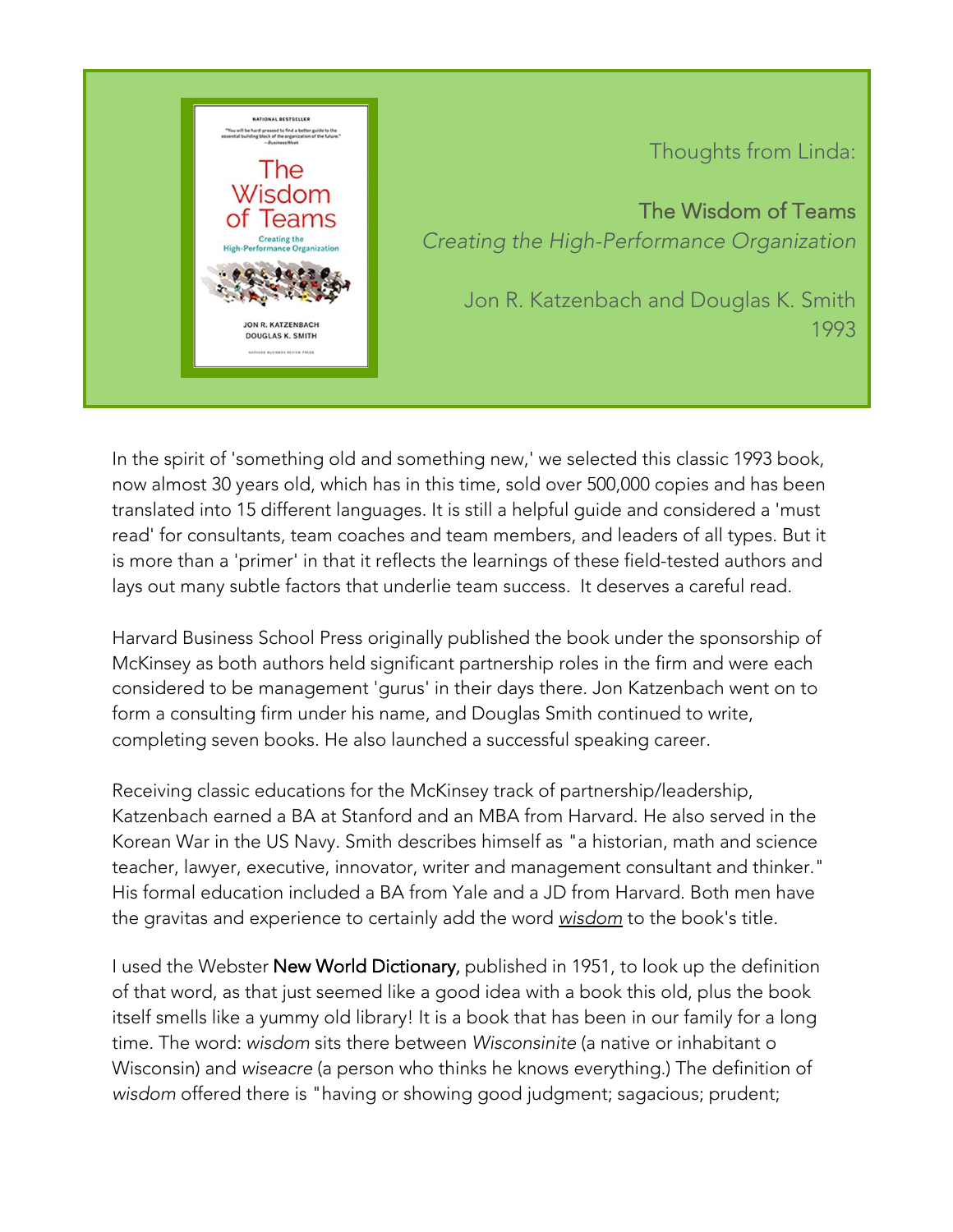discreet" and it indicates that the word's origins are from the Middle East base of *weird*, meaning to see or know.

Both men, who were top echelon management consultants in the '90s, had tremendous experience working with major Fortune-500 firms in corporate America with global reach. What they had seen and known allowed them to bring a strong dose of wisdom to the knowledge base around this most difficult and often complex structural tool for any organization—the team. Their early experiences and good judgment helped many corporate leaders avoid mistakes and achieve good degrees of success based on the advice given by the authors in their consulting practice, which they ultimately translated into this book.

The book is organized into three sections: *Understanding Teams, Becoming a Team*  and *Exploiting the Potential*. It includes 12 chapters, each section including key lessons and corporate stories, albeit from the 1990s. The stories carry great relevance and are interesting, regardless of their historical timing. Organizations mentioned include, among others: GE, Burlington Northern, *The Tallahassee Democrat*, Deloitte (in its early days before mergers,) and the advertising firm Scintil & Cleve.

What makes this such a classic work is that the basics they describe remain today as issues all teams must tackle. They often mention the "common sense" required to conceive of the need for teams and the approach to the discipline necessary to develop the team into one that is high performing. In my own experience, working with dozens of teams through my own career, I experience teams that indeed have all the required structure and bona fides on paper but fail or sub-optimize because they do not have the requisite discipline to adhere to their own rules or agreements on their practices. The authors call for a commitment to a high-performance culture that offers great opportunities to leverage the power of high-performing teams.

They lay out a familiar version of the 'performance curve' for teams and offer eight best practices to help teams take risks necessary to move up the curve:

- 1. Establish urgency and direction.
- 2. Select members based on skills and skill potential, not personalities.
- 3. Pay particular attention to first meetings and actions.
- 4. Set clear rules of behavior.
- 5. Set and seize upon a few immediate performance-oriented tasks and goals.
- 6. Challenge the group regularly with fresh facts and information.
- 7. Spend lots of time together.
- 8. Exploit the power of positive feedback, recognition, and reward.